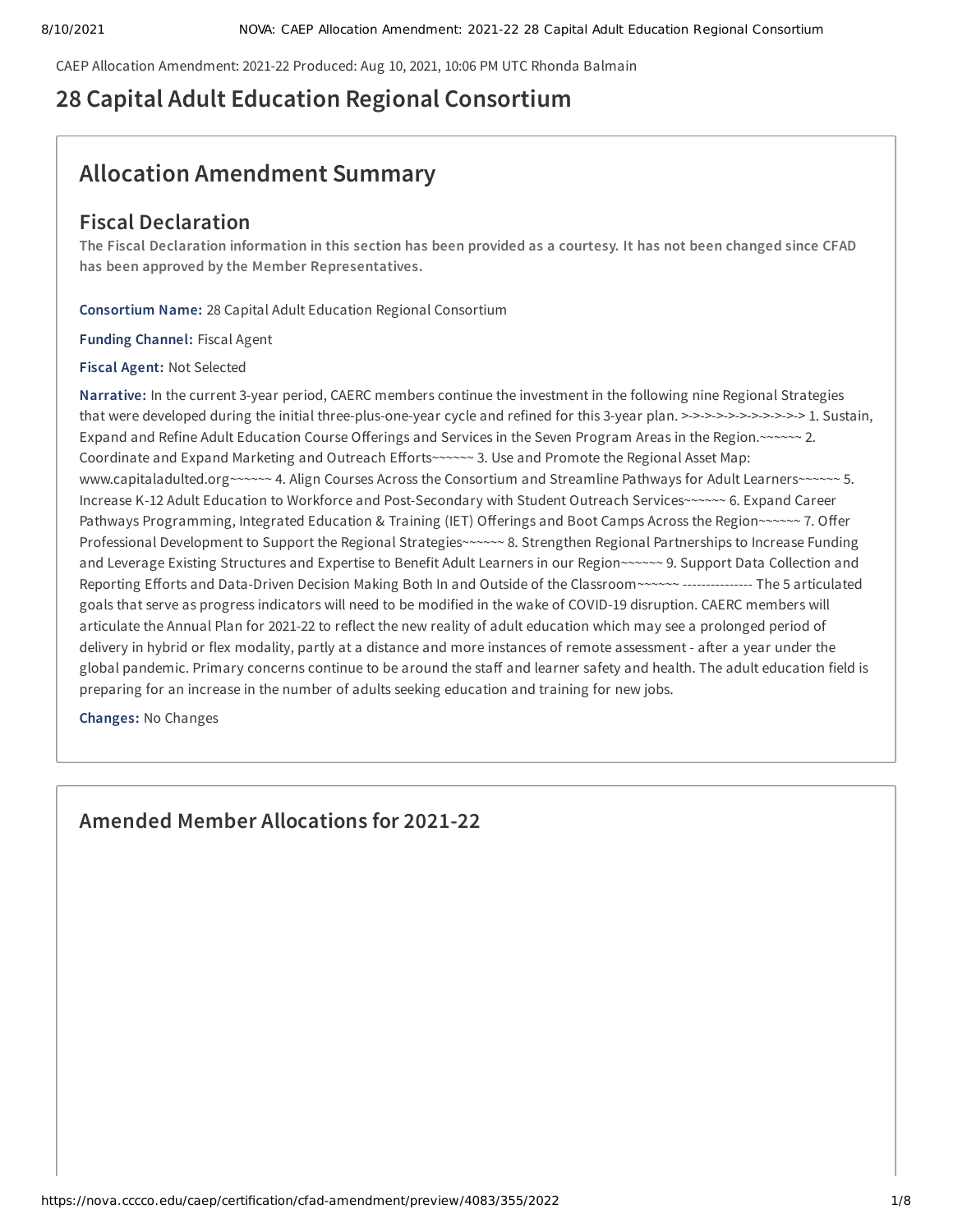| <b>Member Agency</b>               | <b>Amended Allocation</b> | <b>Adjustment Made</b> |
|------------------------------------|---------------------------|------------------------|
| <b>Amador County Unified</b>       | \$705,907                 | \$17,300               |
| <b>Center Joint Unified</b>        | \$249,907                 | \$6,124                |
| <b>Davis Joint Unified</b>         | \$383,365                 | \$9,395                |
| El Dorado Co. Office of Education  | \$233,197                 | \$5,715                |
| <b>Elk Grove Unified</b>           | \$2,099,781               | \$51,460               |
| <b>Folsom-Cordova Unified</b>      | \$716,932                 | \$17,571               |
| <b>Galt Joint Union High</b>       | \$380,331                 | \$9,321                |
| <b>Los Rios CCD</b>                | \$0                       |                        |
| <b>Natomas Unified</b>             | \$325,125                 | \$7,968                |
| <b>Sacramento City Unified</b>     | \$1,250,905               | \$30,657               |
| Sacramento Co. Office of Education | \$981,763                 | \$24,074               |
| <b>San Juan Unified</b>            | \$1,723,804               | \$42,246               |
| <b>Twin Rivers Unified</b>         | \$3,010,722               | \$73,785               |
| <b>Washington Unified</b>          | \$410,502                 | \$10,060               |
| <b>Total Allocated to Members</b>  | \$12,472,241              |                        |
| <b>Total CAEP Funds</b>            | \$12,472,241              |                        |
| Total Remaining (Must be \$0)      | \$0                       |                        |

# **Member Agencies**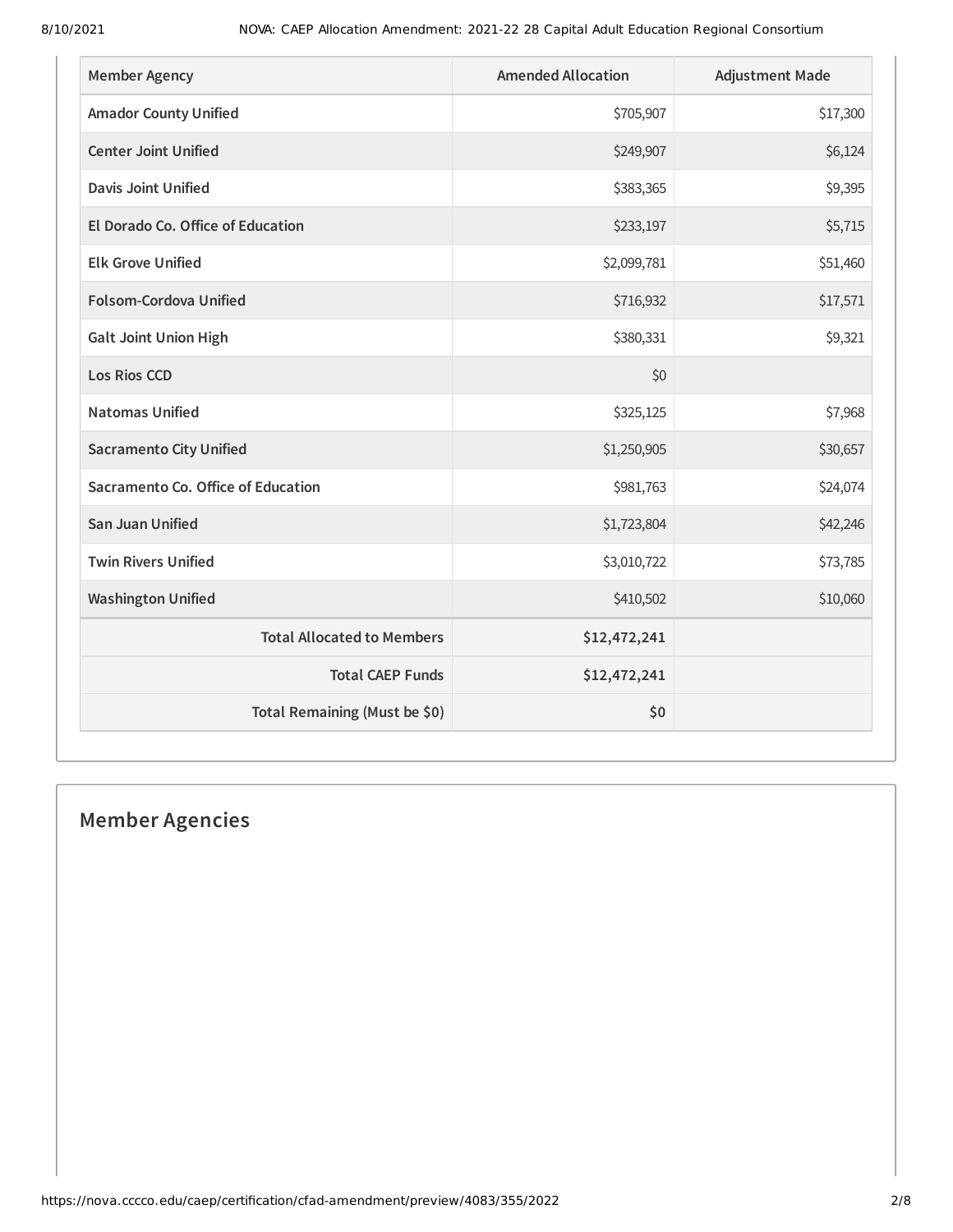| <b>Member Agency</b>                  | <b>Member Type</b>               | Contact               | Phone                     |
|---------------------------------------|----------------------------------|-----------------------|---------------------------|
| <b>Amador County Unified</b>          | Unified School District          | Kelly Hunkins         | $(209)$ 257-5154          |
| <b>Center Joint Unified</b>           | Unified School District          | David French          | $(916)$ 338-6440          |
| <b>Davis Joint Unified</b>            | Unified School District          | <b>Grace Sauser</b>   | (530) 757-5380            |
| El Dorado Co. Office of<br>Education  | County Office of Education (COE) | Michael Gillespie     |                           |
| <b>Elk Grove Unified</b>              | Unified School District          | Jane Ross             |                           |
| Folsom-Cordova Unified                | <b>Unified School District</b>   | Rhonda Balmain        | (916) 294-9106            |
| <b>Galt Joint Union High</b>          | High School District             | Lisa Pettis           | $(209)$ 745-3081          |
| <b>Natomas Unified</b>                | <b>Unified School District</b>   | David Rodriguez       | $(916)$ 926-8833          |
| <b>Sacramento City Unified</b>        | Unified School District          | Dr. Sue Lytle Gilmore | $(916)$ 395-5788          |
| Sacramento Co. Office of<br>Education | County Office of Education (COE) | <b>Renee Collins</b>  |                           |
| San Juan Unified                      | Unified School District          | <b>Brett Wolfe</b>    | (916) 971-7163            |
| <b>Twin Rivers Unified</b>            | Unified School District          | Tanya Praest          | (916) 566-2785 ext: 25141 |
| <b>Washington Unified</b>             | Unified School District          | Stephanie Groat       | (916) 375-7600 ext: 1048  |
| Los Rios CCD                          | <b>District</b>                  | Dr. Jamey Nye         | $(916) 568 - 3031$        |

## **Certification & Assurances**

By clicking "Approve" on the approval cards below, you are certifying the CFAD as well as confirming that you and ALL consortium members agree to the Assurances listed below.

## **Assurances**

 $\bullet$ 

## **Membership & Decision-Making**

- I certify that any community college district, school district, or county office of education, or any joint powers authority consisting of community college districts, school districts, county offices of education, or a combination of these, located within the boundaries of the adult education region shall be permitted to join the consortium as a member (EC 84905 (a) (b). (See Membership Box above).
- I certify that only members as described above (and in EC 84905) are allowed to join my consortium as members and participate in decision making and approvals whether in a public meeting, or via the NOVA planning, budgeting & expense reporting system.
- I certify that as a condition of joining a consortium, as a member, I shall commit to reporting any funds (as described in EC 84916) available to that member for the purposes of education and workforce services for adults and the uses of those funds through the annual Program Area exercise in NOVA for reporting leveraged funds, and instructional hours.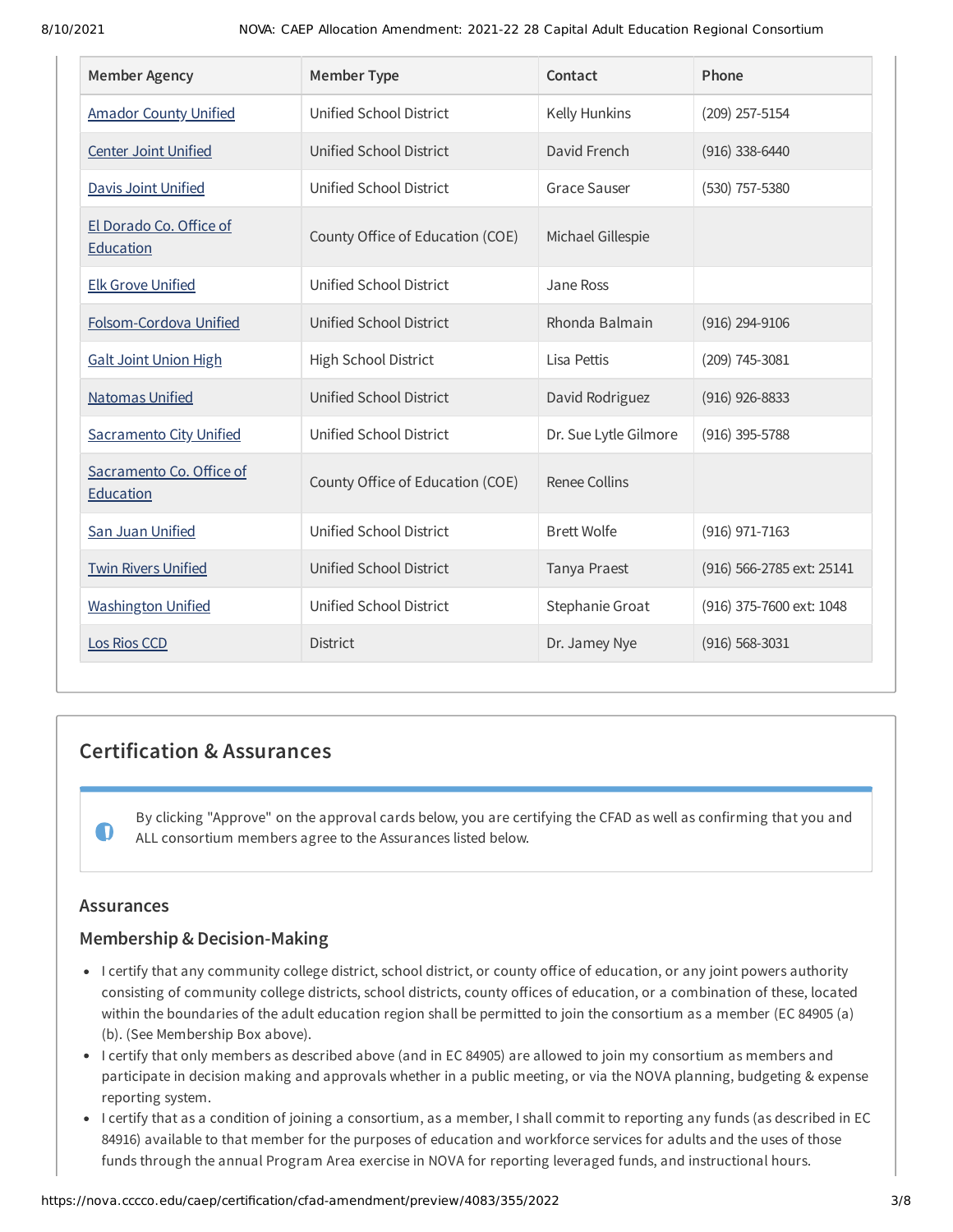## 8/10/2021 NOVA: CAEP Allocation Amendment: 2021-22 28 Capital Adult Education Regional Consortium

- I certify that as a member of the consortium my district shall be represented only by an official designated by the governing board of the member (EC 84905 (c)).
- I certify that as a member of the consortium, I shall participate in any decision made by the consortium (EC 84905 (d)(1) (A)).
- I certify that all decision made by the consortium and its members is final (EC 84905 (d)(1)(F)).
- I certify that I will adhere to the consortium rules and procedures and, as agreed upon by the consortium members, to any additional by-laws, charters, etc.

## **Public Meetings**

- I certify that a proposed decision is considered at an open, properly noticed public meeting of the consortium at which members of the public may comment (EC 84905  $(d)(1)(B)$ ).
- I certify that the consortium has provided the public with adequate notice of a proposed decision and considered any comments submitted by members of the public, and any comments submitted by members of the public have been distributed publicly (EC 84905  $(d)(1)(C)$ ).
- I certify that the consortium has requested comments regarding a proposed decision from other entities located in the adult education region that provide education and workforce services for adults (EC 84905 (d)(1)(D)(i)).
- I certify that the consortium has requested comments regarding a proposed decision from other entities located in the adult education region that provide education and workforce services for adults (EC 84905 (d)(1)(D)(i)).
- I certify that the consortium has considered input provided by pupils, teachers employed by local educational agencies, community college faculty, principals, administrators, classified staff, and the local bargaining units of the school districts and community college districts before it makes a decision (EC 84905  $(d)(1)(E)$ ).
- I certify that in addition to the meeting requirements listed in EC 84905, and as agreed upon by the consortium members, that I will follow the public meeting requirements listed in the Ralph M. Brown Act as the Brown Act applies to the governing body of any "local body created by state or federal statute." (Ed. Code, section 54952.)

## **Reporting Requirements**

- I certify that I will participate in completing and updating any consortium long range and/or short range planning efforts and/or budget work plans (EC 84906, 84914(a)).
- I certify that all CAEP expenses have been expended in the CAEP seven program areas, and services provided are consistent with the 3-year plan, the annual plan, and my district's work plan & budget as submitted in NOVA (EC 84913 (1-7), 84906, 8914(a)).
- I certify that my expenditures of CAEP funds match the objectives/activities included in the annual plan and the member work plan (EC 84906, 84914(a)).
- I certify that my expenditures of CAEP funds adhere to the allowable uses of funds as identified in the CAEP Fiscal Management Guide.
- I certify that I will report student level enrollment data and outcomes as prescribed by the State CAEP Office (EC 84920).
- I certify that I will share financial expenditure and progress reports with the members of my regional consortium.
- I certify that I understand that as a member if I do not meet any of these items I have certified, I will be deemed an ineffective member which may result in a loss or reduction of CAEP funding (EC 84914(b)).
- I certify that all CAEP expenses have been expended only for the education of persons 18 years of age or older (EC 84901(a)).

## **Los Rios CCD - Member Representative**

**Jamey Nye** [NyeJ@losrios.edu](mailto:NyeJ@losrios.edu) (916) 568-3031

Approved by Dr. Jamey Nye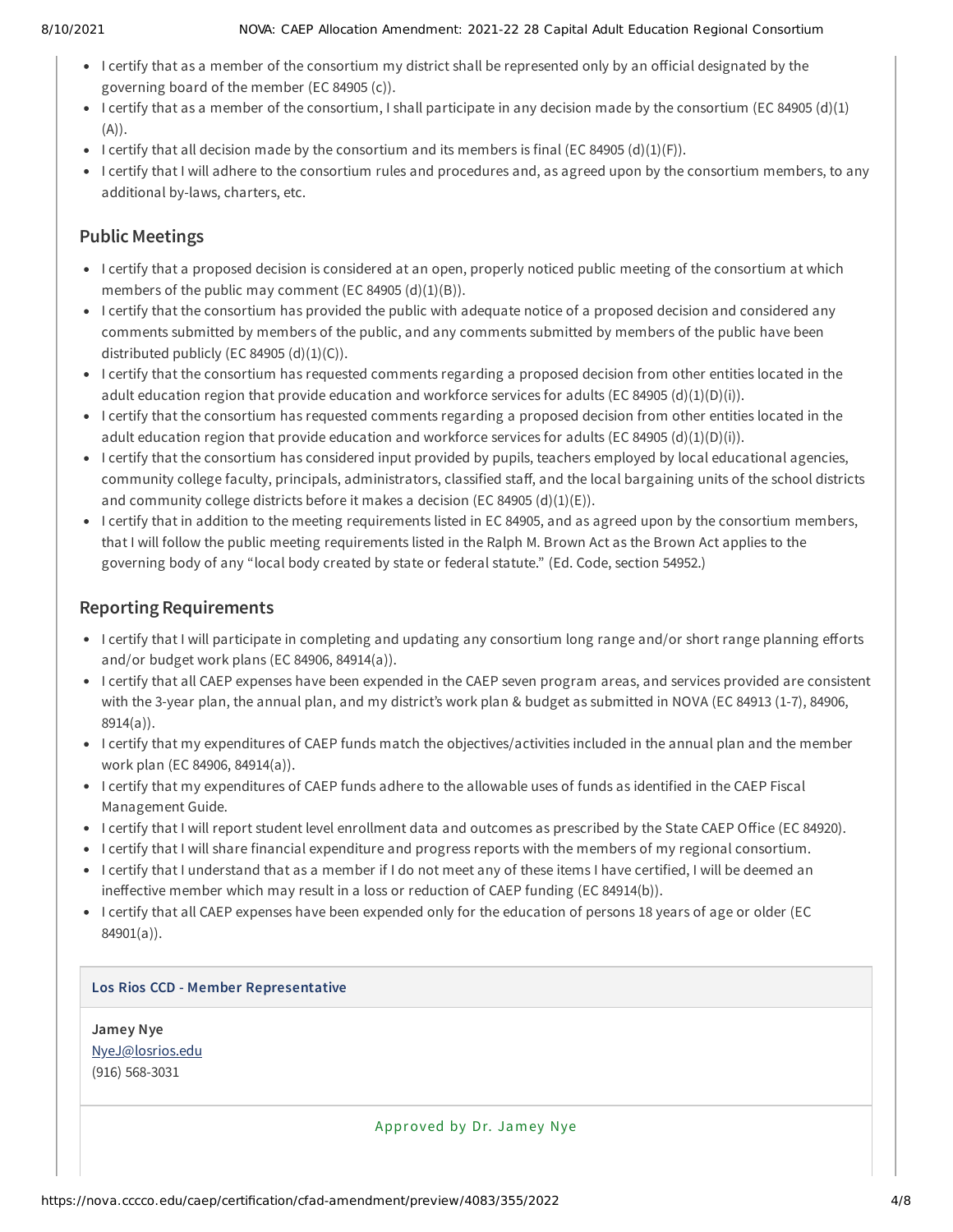## **08/02/2021 08:54 AM PDT**

#### **Sacramento Co. Office of Education - Member Representative**

## **Renee Collins** Director of Adult Education [rcollins@scoe.net](mailto:rcollins@scoe.net)

#### Approved by Renee Collins

## **07/30/2021 10:56 AM PDT**

## **Elk Grove Unified - Member Representative**

**Jane Ross**

[jeross@egusd.net](mailto:jeross@egusd.net)

## Approved

## **07/30/2021 11:51 AM PDT**

### **Folsom-Cordova Unified - Member Representative**

**Rhonda Balmain** [rkoff-balmain@fcusd.org](mailto:rkoff-balmain@fcusd.org) (916) 294-9106

## Approved by Rhonda Balmain

## **08/10/2021 03:06 PM PDT**

## **Galt Joint Union High - Member Representative**

## **Lisa Pettis** [lpettis@ghsd.k12.ca.us](mailto:lpettis@ghsd.k12.ca.us) (209) 745-3081

## **Robert Lemmon** [rlemmon@ghsd.k12.ca.us](mailto:rlemmon@ghsd.k12.ca.us)

## Approved by Lisa Pettis

## **07/30/2021 10:58 AM PDT**

https://nova.cccco.edu/caep/certification/cfad-amendment/preview/4083/355/2022 5/8

**S Ci U ifi d M b R i**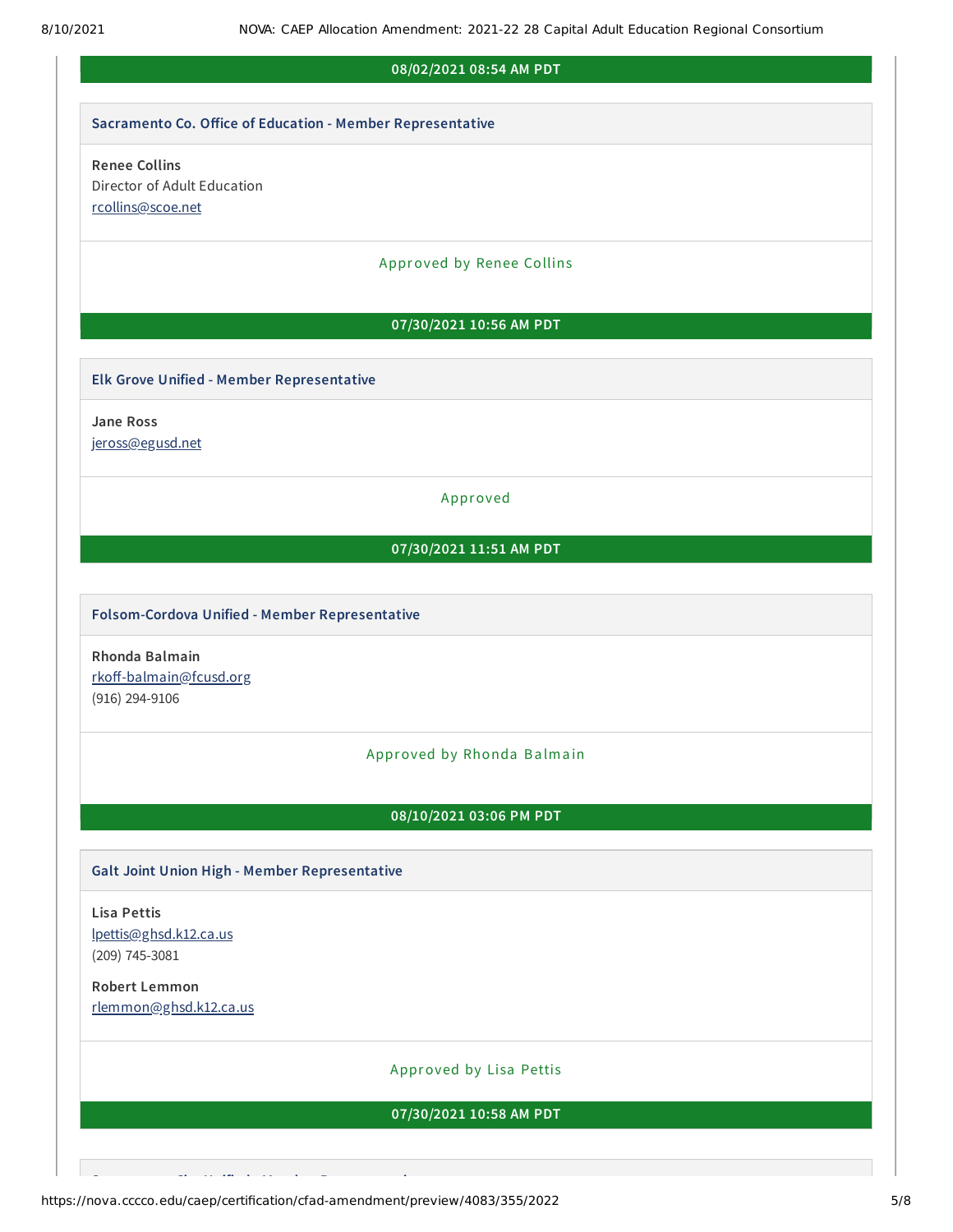#### **Sacramento City Unified - Member Representative**

**Sue Lytle Gilmore** Director Adult Education

[gilmores@scusd.edu](mailto:gilmores@scusd.edu) (916) 395-5788

**Angela Hatter** Site Administrator

## [angela-hatter@scusd.edu](mailto:angela-hatter@scusd.edu)

(916) 395-5800 ext: 701011

## Approved by Dr. Sue Lytle Gilmore

## **08/02/2021 07:36 AM PDT**

#### **San Juan Unified - Member Representative**

**Brett Wolfe** Director [brett.wolfe@sanjuan.edu](mailto:brett.wolfe@sanjuan.edu) (916) 971-7163

**Richard Judge** Principal

[rjudge@sanjuan.edu](mailto:rjudge@sanjuan.edu) (916) 971-7654

**Angela Rodriguez** Vice Principal [angela.rodriguez@sanjuan.edu](mailto:angela.rodriguez@sanjuan.edu) (916) 508-2550

#### Approved by Richard Judge

### **07/30/2021 12:57 PM PDT**

#### **Center Joint Unified - Member Representative**

**David French** Principal [davidlf@centerusd.org](mailto:davidlf@centerusd.org) (916) 338-6440

**Gabrianna Martin** Staff Secretary

[gabsm@centerusd.org](mailto:gabsm@centerusd.org) (916) 339-4685

## Approved by David French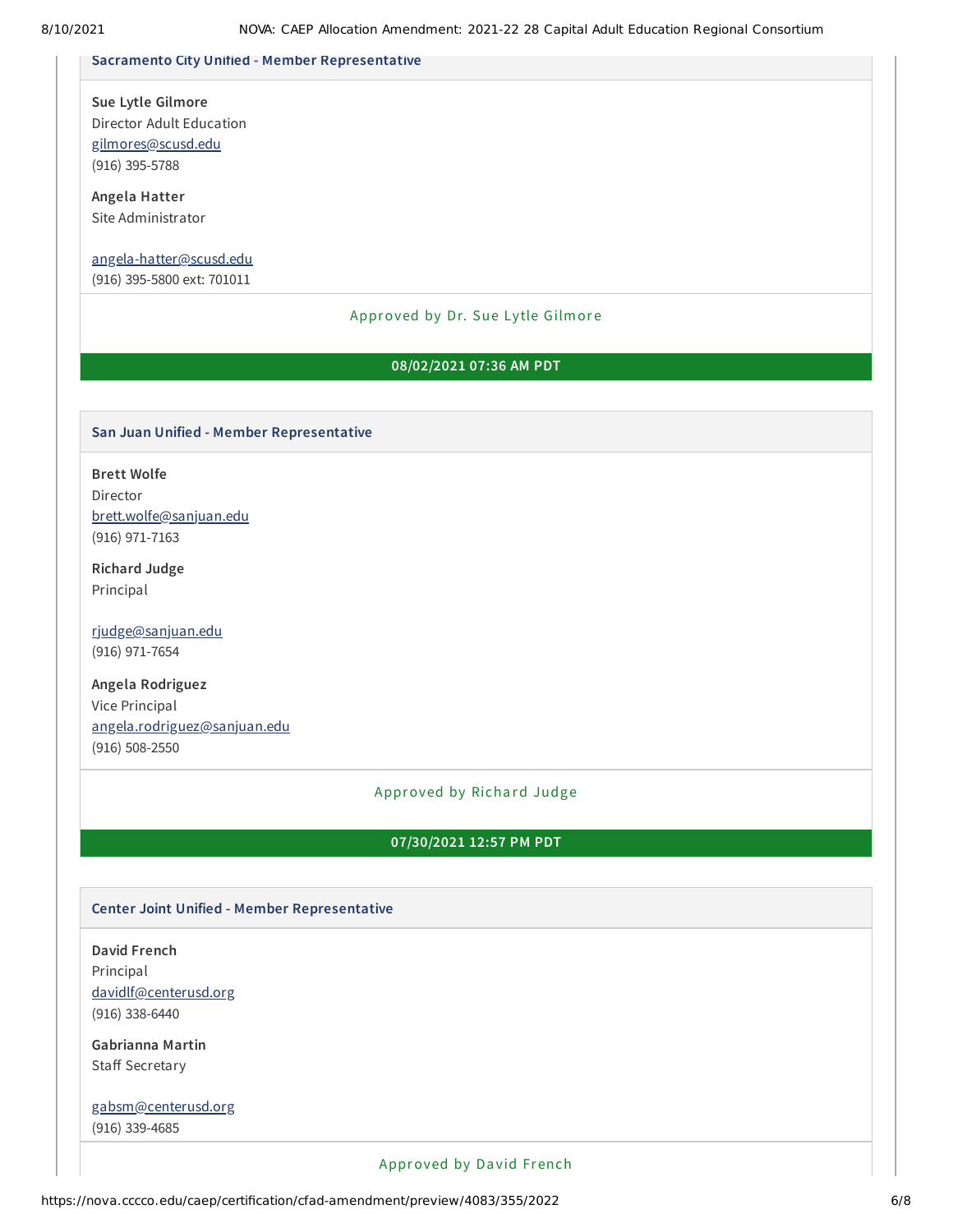## **07/30/2021 12:17 PM PDT**

#### **Natomas Unified - Member Representative**

**David Rodriguez** Assistant Superintendent/Principal [davidrodriguez@natomasunified.org](mailto:davidrodriguez@natomasunified.org) (916) 926-8833

#### Approved by Da vid Rodriguez

#### **08/09/2021 08:35 AM PDT**

## **Twin Rivers Unified - Member Representative**

**Tanya Praest** Principal [tanya.praest@twinriversusd.org](mailto:tanya.praest@twinriversusd.org) (916) 566-2785 ext: 25141

#### Approved by Tanya Praest

**07/30/2021 06:45 PM PDT**

#### **Davis Joint Unified - Member Representative**

**Grace Sauser** Principal [gsauser@djusd.net](mailto:gsauser@djusd.net) (530) 757-5380

#### Approved by Grace Sauser

### **07/30/2021 11:31 AM PDT**

## **Washington Unified - Member Representative**

**Stephanie Groat** [sgroat@wusd.k12.ca.us](mailto:sgroat@wusd.k12.ca.us) (916) 375-7600 ext: 1048

**Jay Berns** Director of Special Programs [jberns@wusd.k12.ca.us](mailto:jberns@wusd.k12.ca.us)